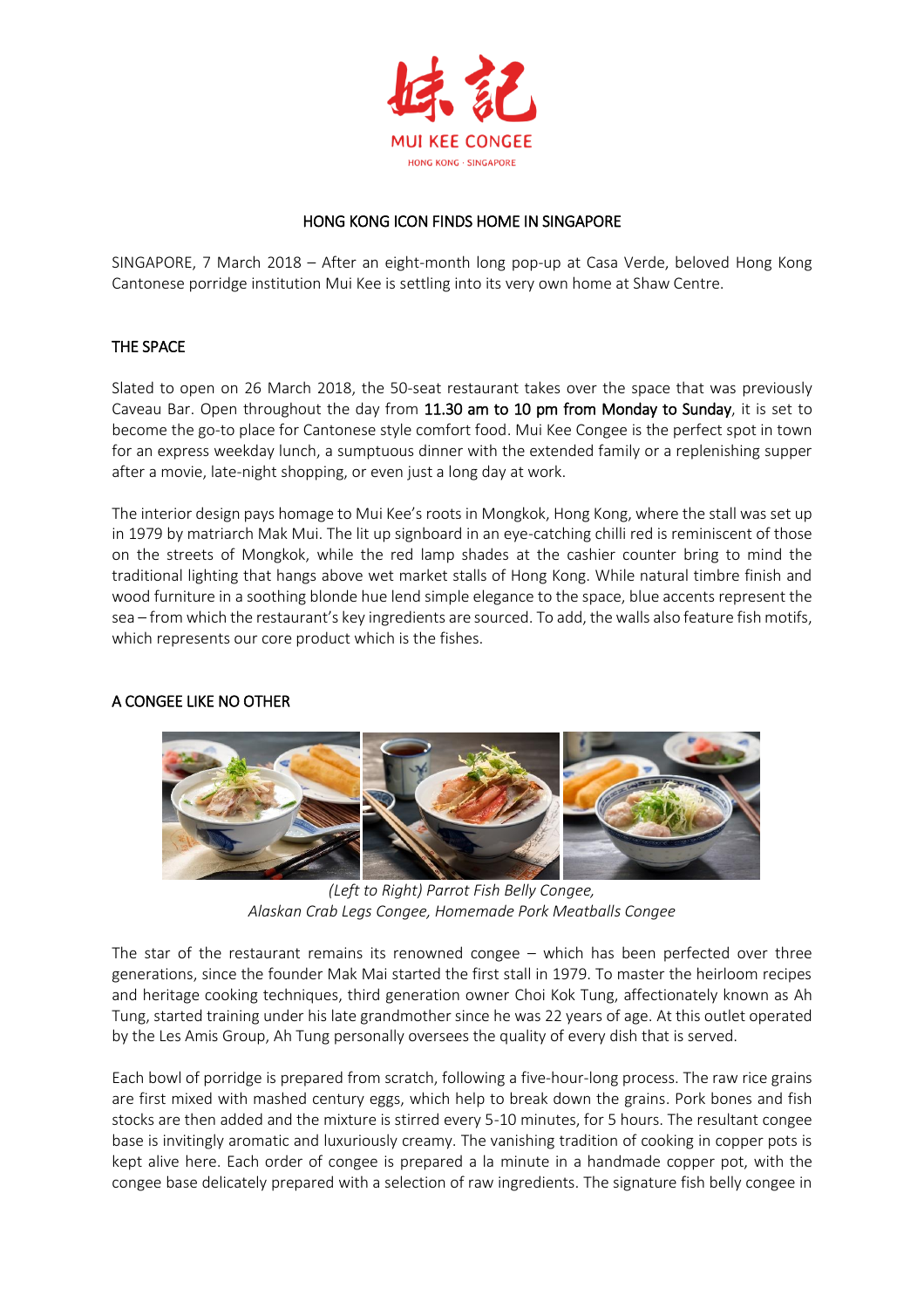particular is loved for a delicious smokiness and boasts of the natural flavours of the ingredients used. Those already familiar with the pop-up menu of 5 regular congees and 2 premium options will also be delighted to find an expanded list of 11 regular and 7 premium congees. Regular congees include Parrot Fish Belly Congee (\$11.80) while premium options include a decadent Alaskan Crab Leg Congee (\$22). The option to include additional ingredients to each bowl of congee lends even greater choice to the diner.

## AN EXPANDED MENU

Unlike the humble stall in Hong Kong where only congee is served, the Singapore outlet offers a full menu. The expanded offerings include the Hong Kong-favourite of Pleated Steam Rice Noodles (\$4.50 – \$5.50), commonly known as Cheung Fun, served with an assortment of sweet and savoury accompaniments such as Fried Fritters (\$4.50), Sakura Shrimps (\$5.50) and Shredded Duck & Preserved Vegetable (\$5.50). A homemade specialty, this serves as a unique appetiser or an alternative for a light lunch. Heartier noodle dishes come in the form of a selection of fish noodles, made using the same stock as the congee. Slurp up delicious options such as a Sliced Parrot Fish Noodle (\$9.80) and Hokkaido Scallops Noodle (\$20).



*(Left to Right) Pleated Steam Rice Noodles, Sliced Parrot Fish with Dace Fish Balls*

Also new on the menu are an array of claypot dishes, such as Frog Legs with Ginger & Spring Onions (\$22) and Beef Brisket (\$18). This premium dish features tender pieces of frog legs which is first fried in the wok for an intense wok hei. The aroma is then sealed in the claypot while it is cooked with sliced ginger, spring onion and a dash of triple-distilled rice wine. The expanded menu also features dishes made with specially imported ingredients – such as the Dace Fish Cake ( $$8$ ) from Hong Kong, and the Sliced Raw Amberjack (\$12) made with sashimi-grade fish from Japan.

For dessert, tuck into Mui Kee's range of refreshing shaved iced desserts in an assortment of flavours – Yuan Yang (\$5) and Soursop & Passionfruit (\$5). Pair it with our signature Homemade Snow Chrysanthemum Red Dates Tea (Hot: \$2.50, Cold: \$3.50). Known for its medicinal properties, the highly sought after Snow Chrysanthemum is sourced from the foothills of Mount Kunlun in Xinjiang.

Perfect for lunch, dinner and supper, Mui Kee caters to everyone in the family!